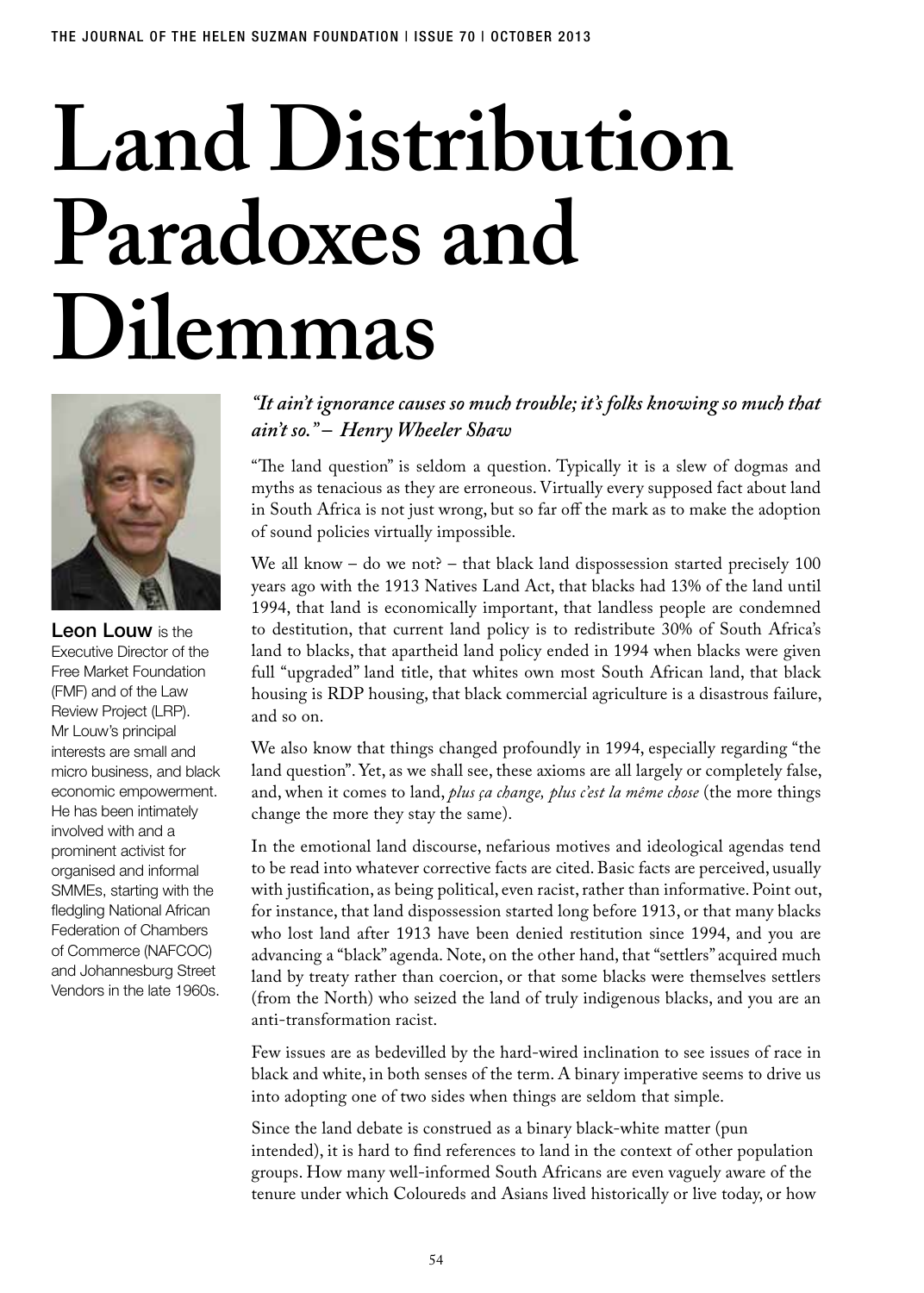much land was "set aside" for their occupation? What, if any, future did apartheid envisage for them? What proportion of land do they have now, and is it included in the white or black estimates?

# **Is Land Really Important? Why the Heated Debate?**

Why the land question generates so much passion entails its own conundrum. It is widely and erroneously presumed that land in the abstract is important and that "access to land" ameliorates poverty and inequality. The world's experience, however, suggests that land is surprisingly unimportant. There is no statistically significant correlation between the amount of land people have as a group or individually and their prosperity. If anything, there is a reverse correlation in that countries with less land (or "natural" resources generally) *per capita* are often the most prosperous such as Lichtenstein, Luxembourg, Switzerland, Hong Kong, Singapore and Mauritius.1 "Resource-rich" countries and communities, on the other hand, including countries with lots of land *per capita* are typically so poor that economists lament the "resource curse" and the

"paradox of plenty".2

Scholars of the determinants of prosperity, such as Robert Barro<sup>3</sup> and Lord Bower<sup>4</sup>, find so little evidence of land being a significant variable that they scarcely mention it. Celebrated Peruvian economist and land activist, Hernando de Soto<sup>5</sup>, argues compellingly that when land is not fully owned ("titled") and freely tradable, which remains true for most black South Africans 20 years after apartheid, it is "dead capital". His argument is not that land is needed for prosperity, but that for land to be a valuable resource, it must be fully owned and redistribution must be by way of voluntary transaction in freely operating

*The "land question" here, as elsewhere, does not concern the most valuable land, which is urban rather than agricultural land. This compounds the paradox, because the world's most prosperous countries, and the most prosperous parts of countries, are often devoid of agriculture.* 

land markets. Julian Simon argues equally compellingly in his seminal book, The Ultimate Resource<sup>6</sup>, that the only "natural" resource needed for prosperity is the "ultimate" resource, namely people. He uses advanced data analysis to show that other factors, including land, are relatively inconsequential.

The "land question" here, as elsewhere, does not concern the most valuable land, which is urban rather than agricultural land. This compounds the paradox, because the world's most prosperous countries, and the most prosperous parts of countries, are often devoid of agriculture. This is almost a blessing because they are not seduced into counter-productive polices to ensure so-called "food security". Neither an individual nor a city or country has to produce a single agricultural product to have food security. Places like Monaco and Gibraltar are blessed with the world's cheapest and best food on demand because they are free to buy whatever they desire from anywhere. If food can be sourced cheaply elsewhere, why waste scarce resources producing it locally at excessive cost? That is as irrational as consumers producing their own food and clothes instead of shopping.

If land, specifically its quantity and its distribution, is empirically unimportant, what explains the enduring myth that the "land question" is pivotal? The most plausible explanation may be that it has more to do with crude Darwinian instinct than anything objectively significant in the modern technological world.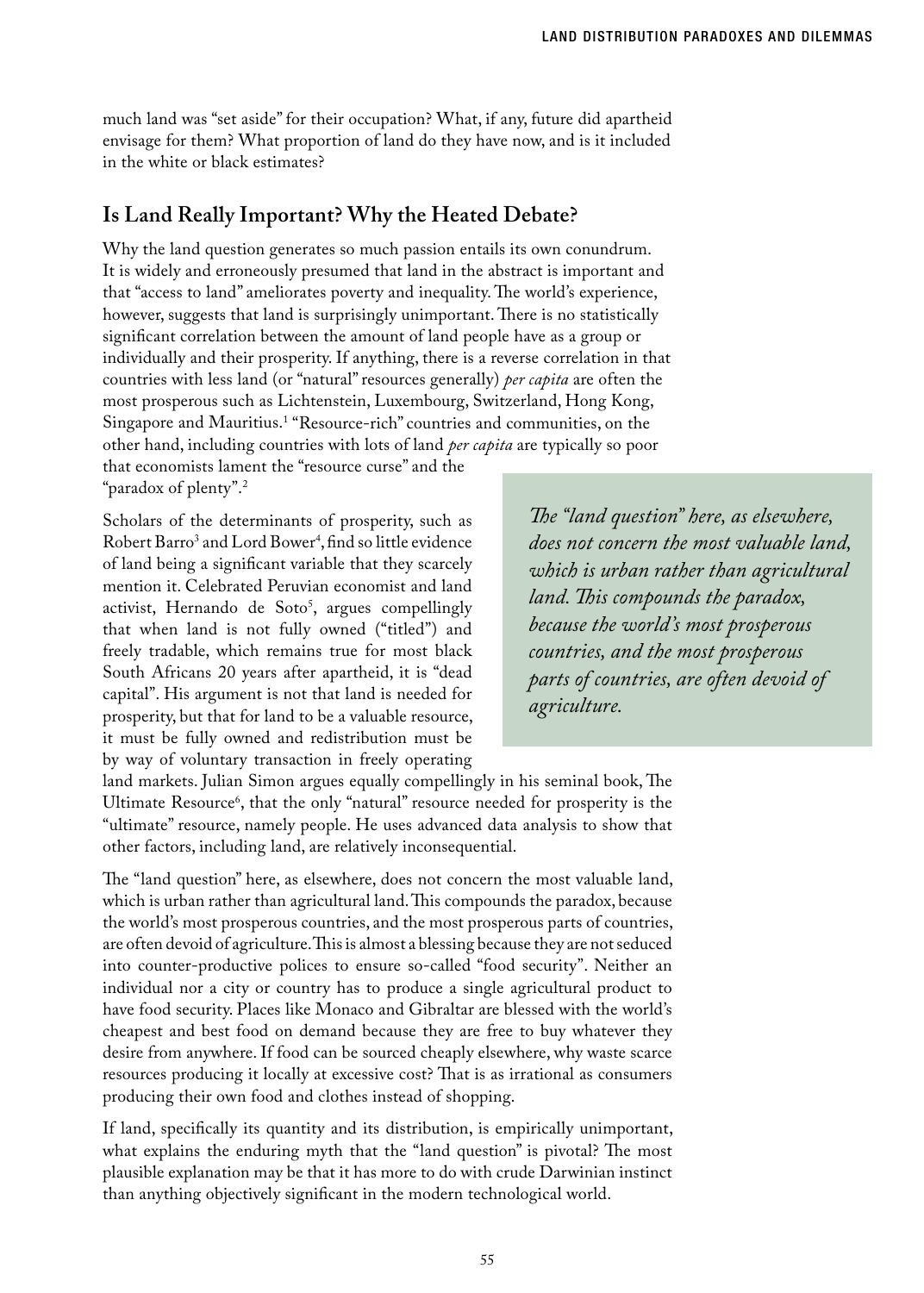*that preceded it.*

The myth is so deep that questioning why countries have departments of agriculture is unheard of, despite the fact that there is no coherent reason why agriculture, especially modern agriculture, should not fall under the same department, laws and policies as any other business sector. The most commonly advanced justification, weather, is no more than another knee-jerk myth. Countless non-agricultural enterprises are weather-prone, such as tourism, outdoor entertainment, sport, recreation and salt mining.

# **Land Myths – Almost Every Supposed "Fact" Is Wrong**

A typical example of land mythology is a quote from Collins and Burns: *A History*  of Sub-Saharan Africa, 2007'.

"The Natives Land Act of 1913 was the first major piece of segregation legislation passed by the Union Parliament, and remained a cornerstone of Apartheid until the 1990s when it was replaced by the current policy of land restitution. The act decreed that only certain areas of the country could be owned by natives. These

*Land dispossession and segregation was not new. Far from being the start of land dispossession and discrimination, the 1913 Land Act was essentially a consolidation and continuation of much* 

areas totalled only 13% of the entire land mass of the Union."8

In so few seemingly accurate words there are as many errors as assertions. It was not the first "major piece of segregation legislation", it did not remain "the cornerstone of Apartheid", it was not "replaced" in the 1990s, it did not decree that certain areas "could be owned by natives", and the areas did not total "13%". It is hard to imagine anything so axiomatically correct being so absolutely wrong.

It was one of the first – though not the first – pieces of "segregation legislation" in the "Union Parliament" for no more complicated reason than that it was new. It inherited, presided over and retained many racist laws from the pre-union governments, and had already passed such racist laws as the "colour bar" Mines and Works Regulations Act, 1912.

Land dispossession and segregation was not new. Far from being the start of land dispossession and discrimination, the 1913 Land Act was essentially a consolidation and continuation of much that preceded it. Paradoxically, it was regarded by some blacks, most prominently Jonathan Jabavu<sup>9</sup>, as an improvement in that it provided for previously denied private ownership and the addition of substantially more "black" land. Far from things having changed fundamentally, the promises of equal ownership rights and "equitable" redistribution have not been met to this day.

Many whites opposed the Act because they thought improved land rights for blacks (albeit in black "reservations") would deprive whites of black labour, especially farm labour, and revenue from black tenant farmers.

## **13% Equals Zero**

The 13% mantra was an understatement because it did not include such "black" land as homeland consolidation land, but it was also a gross overstatement because blacks never owned whatever the percentage might have been. What they owned was zero.

Given the tenacity of the mantra that might be hard to grasp, but it is true. It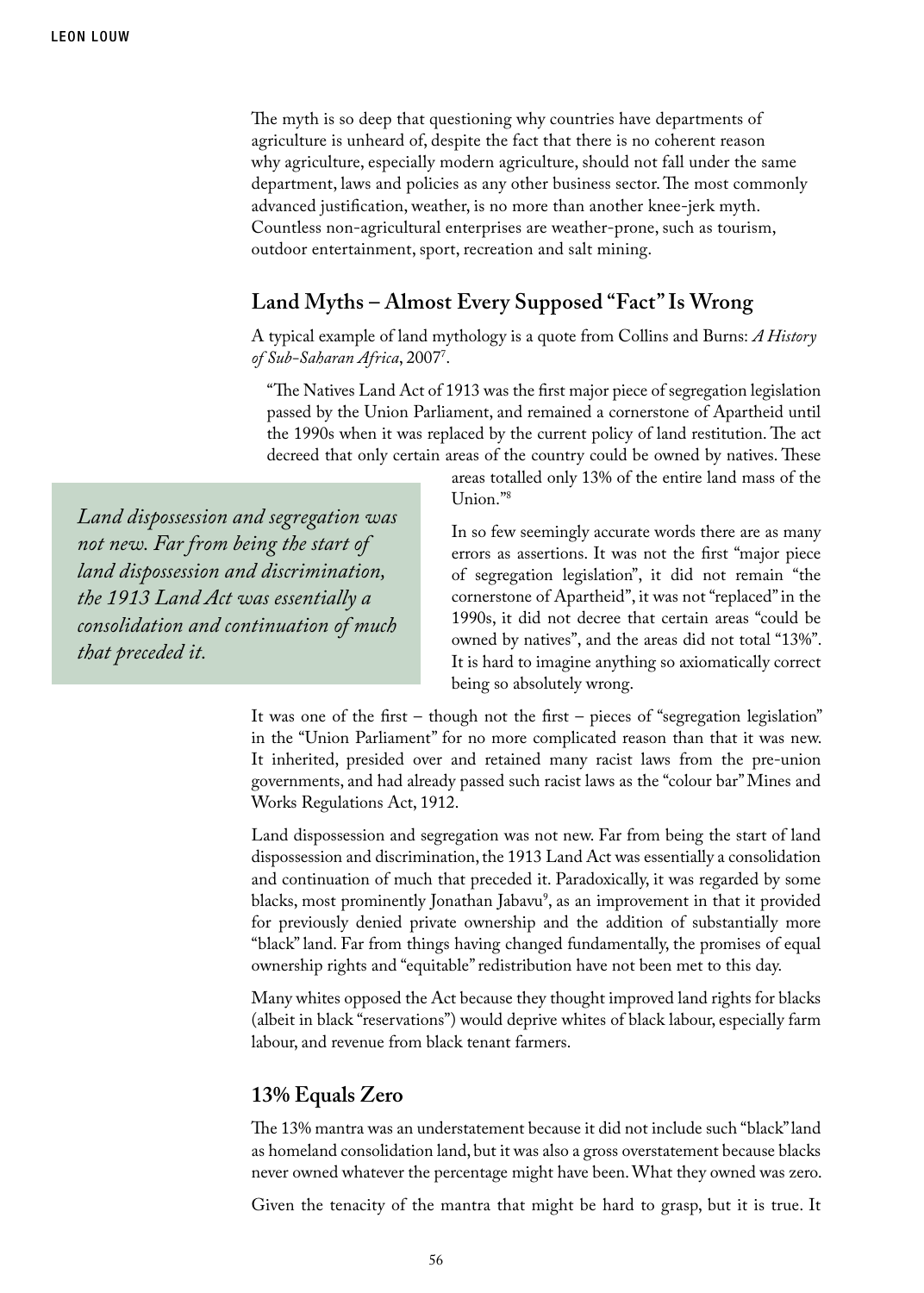cannot be over-emphasised that **blacks did not own any of the iconic 13%**. All the land in question was owned by the government in one of its many incarnations.

Paradoxically, what land blacks did own, which was of much greater significance, especially during apartheid's twilight years, was and remains defined as "white" because it was in historically "white South Africa". It included "black spots" and land in burgeoning "townships<sup>10"</sup>, "locations"<sup>11</sup>, "settlements"<sup>12</sup> and "grey areas"<sup>13</sup>.

In other words, blacks owned none of the notorious 13%. What they did own was an unknown percentage of land defined then and now as "white".

If the 13% or whatever the truth might have been is "black" because blacks occupied it, then all black occupied land should likewise be "black". By that definition blacks always "had" much more than 13%, but "owned" much less. However one looks at it, "13%" is a refrain devoid of substance.

## **The Illusive 30% – Good Policies from Bad Data?**

If basic information that informs the land discourse is flawed there is little prospect of addressing the "land question" properly. Consider the implications of the twin myths that (a) what the government is doing is redistributing land to blacks, and (b) that the policy is "failing" because the official target of blacks owning 30% of the land is not being met due to the 'willing buyer, willing seller' policy.

*Does "black" include coloureds, Asians and other population groups? Does it include all blacks or only blacks of South African decent? Does 30% refer to land by area or what really matters, land by value?* 

These propositions are riddled with conundrums, the most basic of which is that, for practical purposes, no land is being redistributed to blacks. It is being acquired by the government and blacks are occupying it under amorphous forms of title and tenure seldom constituting full unambiguous freely tradable and lettable ownership, called "full title".

In other words, even if all white land were to be "redistributed" blacks would own none of it; it would belong to the government (*de facto or de jure*). Far from the "cornerstone" of apartheid land policy – blacks living on government controlled land – having been "replaced" it will have been exacerbated.

It gets worse. It has until recently been unclear to what the 30% refers. Is it 30% of all land or only "white" farm land? Is it 30% of land owned by whites individually or does it include corporate land, which is a substantial proportion of "white" land? Does "black" mean blacks in their own name, or does it include black participation in land-owning entities such as companies, institutions and the government? Does "black" include coloureds, Asians and other population groups? Does it include all blacks or only blacks of South African decent? Does 30% refer to land by area or what really matters, land by value? Would the target be reached if 30% is desert and semi-desert land? Does it matter that were blacks to have 30% of high-value land, demographic proportionality would be exceeded by value? Does "redistribution" include market redistribution? Does it include, for instance, land bought privately by blacks, or is it only land redistributed by government? Does it include land rented, occupied and utilised by blacks, or only owned land? If owned land, which kinds of "ownership"?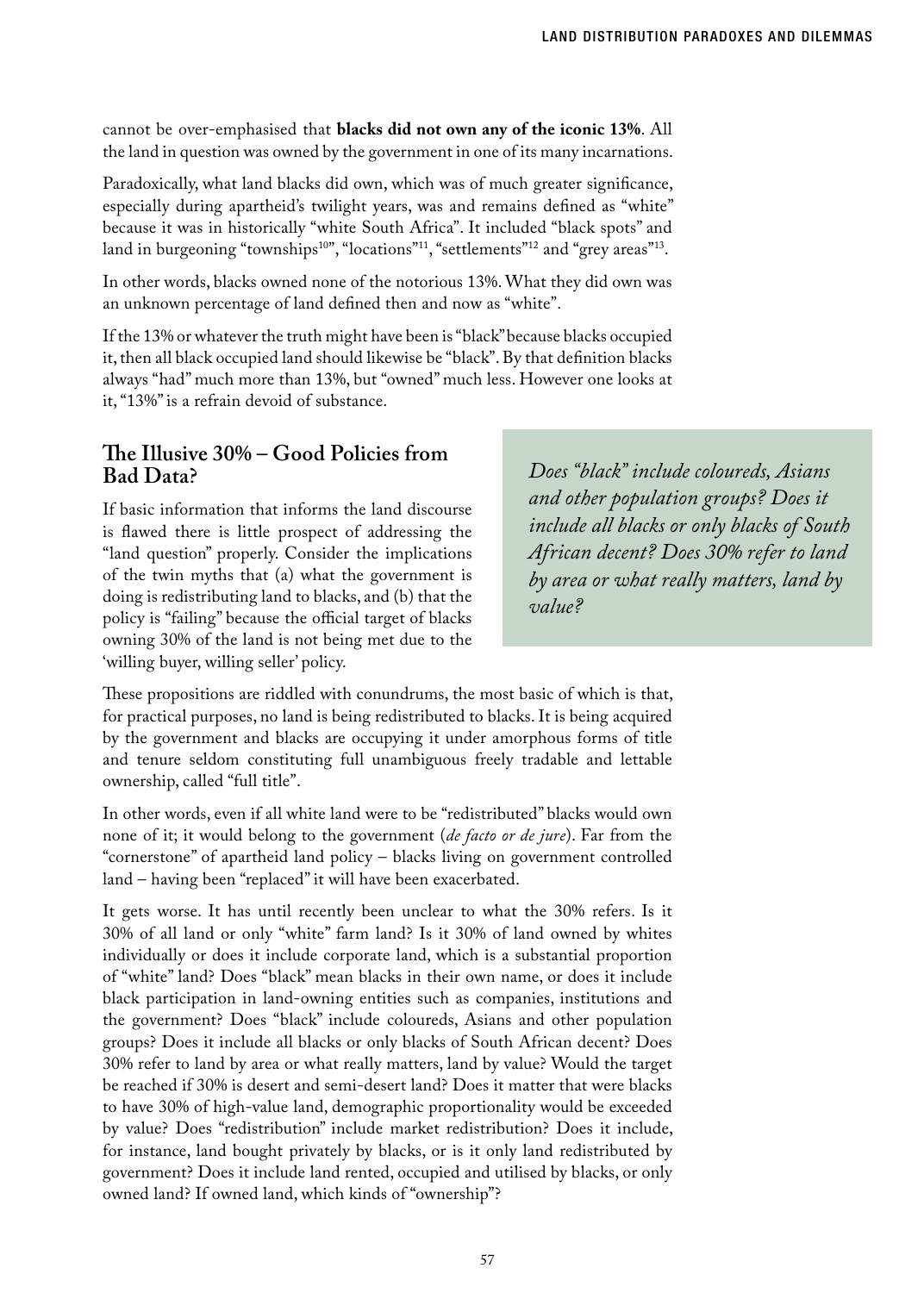Much of the terminology associated with the "land question" is anomalous. Land "redistribution" implies that land was initially "distributed". Land and housing in free markets is, like wealth, incomes, skills and other endowments, not "distributed". Virgin land may be distributed by a chief or government. RDP housing may have distributed. But once acquired, land is traded, developed, let, mortgaged and so on, but never "distributed". It should be clear that what the government wants to do is buy or take land and improvements from someone who acquired it legitimately and give or sell it to a favoured beneficiary. It is in this role not a "redistributor" but an agent. One of the lessons that can be learned from this realisation is that the best people to implement its policy may be estate agents. Unlike disincentivised bureaucrats, they would not fail and, if they did, they would not blame their failure on a supposed absence of "willing sellers".

#### **The Meaning of Meaningless Data**

Glib propositions that blacks should have a specified percentage are close to meaningless without elementary issues being clarified.

Depending on how these questions are answered, blacks might already "have" over 50% or less than 5%. Take just one unspecified variable: government land. Is it in the "black" 30%, the "white" 70%, neither or both in proportion to demographic ratios? The question of how much land by area, value or type is owned by the

*Despite such incontestable facts, a recent land audit by the Surveyor-General says that the government (as opposed to blacks) owns 14% of the land by area. The audit has been widely cited as factual and has been "approved" by the Cabinet despite being manifestly nonsensical.* 

government, let alone how or whether to classify the government racially, is a conundrum wrapped in a paradox bedevilled by myths.

If we start with the modest assumption that blacks "have" (as opposed to "own") the former bantustans, they have at least the much vaunted (but erroneous) 13%. They also have whatever "consolidation land" was "incorporated" but never transferred in deeds registries to homeland governments. If we assume that such land pushes not-white land up to, say, 20%, what must be added to meet the 30% target is another 10%.

How far we have progressed towards or exceeded the 10% outside the former bantustans is almost

impossible to establish. If realistic definitions of "black" ownership are used, it is extremely probable that the 30% target has been exceeded. If not, it is a devastating admission of failure by the post-apartheid government to adopt economic policies conducive to black self-empowerment.

Despite such incontestable facts, a recent land audit by the Surveyor-General says that the government (as opposed to blacks) owns 14% of the land by area. The audit has been widely cited as factual and has been "approved" by the Cabinet<sup>15</sup> despite being manifestly nonsensical. Since it has not been released, its methodology is as much a mystery as its conclusions are a myth.

## **Shades of Grey in Black and White**

More fundamentally, the proposition that blacks under apartheid had 13% (or whatever low percentage) of the land and that all other land was "white" defines everything outside a bantustan as "white", including all blacks, companies,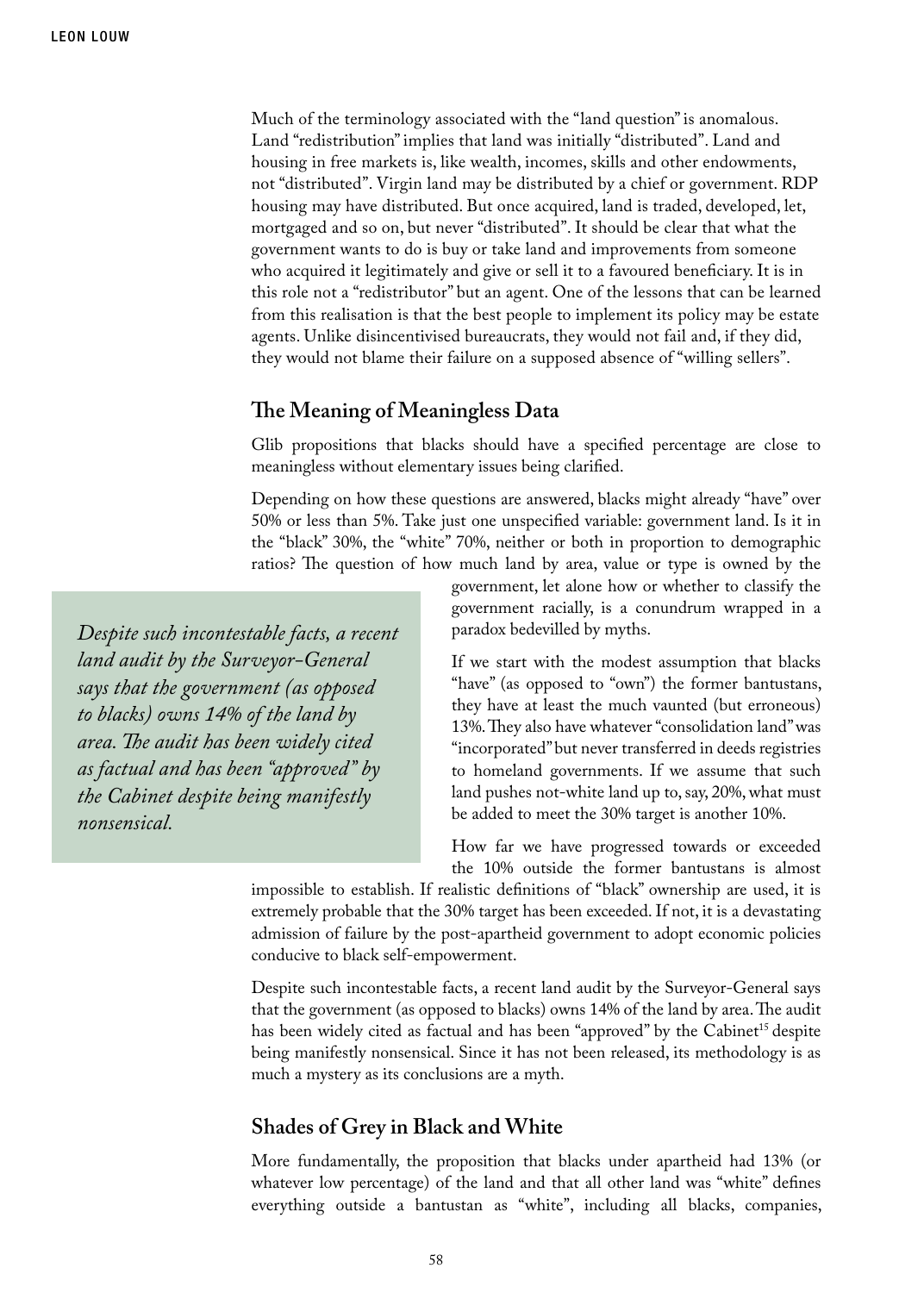

institutions and the government. If the apartheid regime was "white" because whites controlled it, presumably the new government is "black", or at least white only in proportion to the country's demography, which makes it around 5% white. Since all 200 plus parastatals, including such massive entities as the IDC and the PIC that were "white", are now not white, further adjustments are required.

Almost everything that purports to provide facts compounds confusion. In support of their ideological vision, Cherryl Walker and Alex Dubb,<sup>16</sup> dispute the white-right proposition that all government land should be considered "black". They, like almost everyone, incorrectly define non-bantustan land under apartheid as "white", yet say correctly that little or no government land should now be considered "black". Why the inconsistency? They cite with approval Land Reform Minister Gugile Nkwinti's view that 87% of South Africa's 122,081 hectares is white-owned and that 67% is "white commercial" farmland.

To what the 30% refers had never been defined until Minister Nkwinti volunteered clear definitions. The goal, he said, is to redistribute to blacks (by which he means the government) 30% of the 82 million hectares (i.e. 24.5 million hectares) "presumed to be in the hands of white commercial farmers" by next year.

By his classification, all agricultural land outside former bantustans is "white". In other words, blacks, coloureds and Asians who buy farms are "presumed" white. Maybe so few buy farms as to be inconsequential. If so, it suggests that very few people other than whites want to be farmers, so why is apartheid-style resettlement of blacks onto 30% of "white" farms of such overwhelming gravitas? Of the 79 000 land claims lodged so far, only 6 000 claimants wanted land.17 This suggests that intended beneficiaries are not victims of the myth around land being an empowerment magic wand.

It is not that blacks cannot afford farms. Vivian Atud's research<sup>18</sup> shows substantial black advancement in every other area of economic life where they account for substantial and growing proportions, mostly over 50%, of new share purchases, companies, bank accounts, insurance policies, houses, credit cards,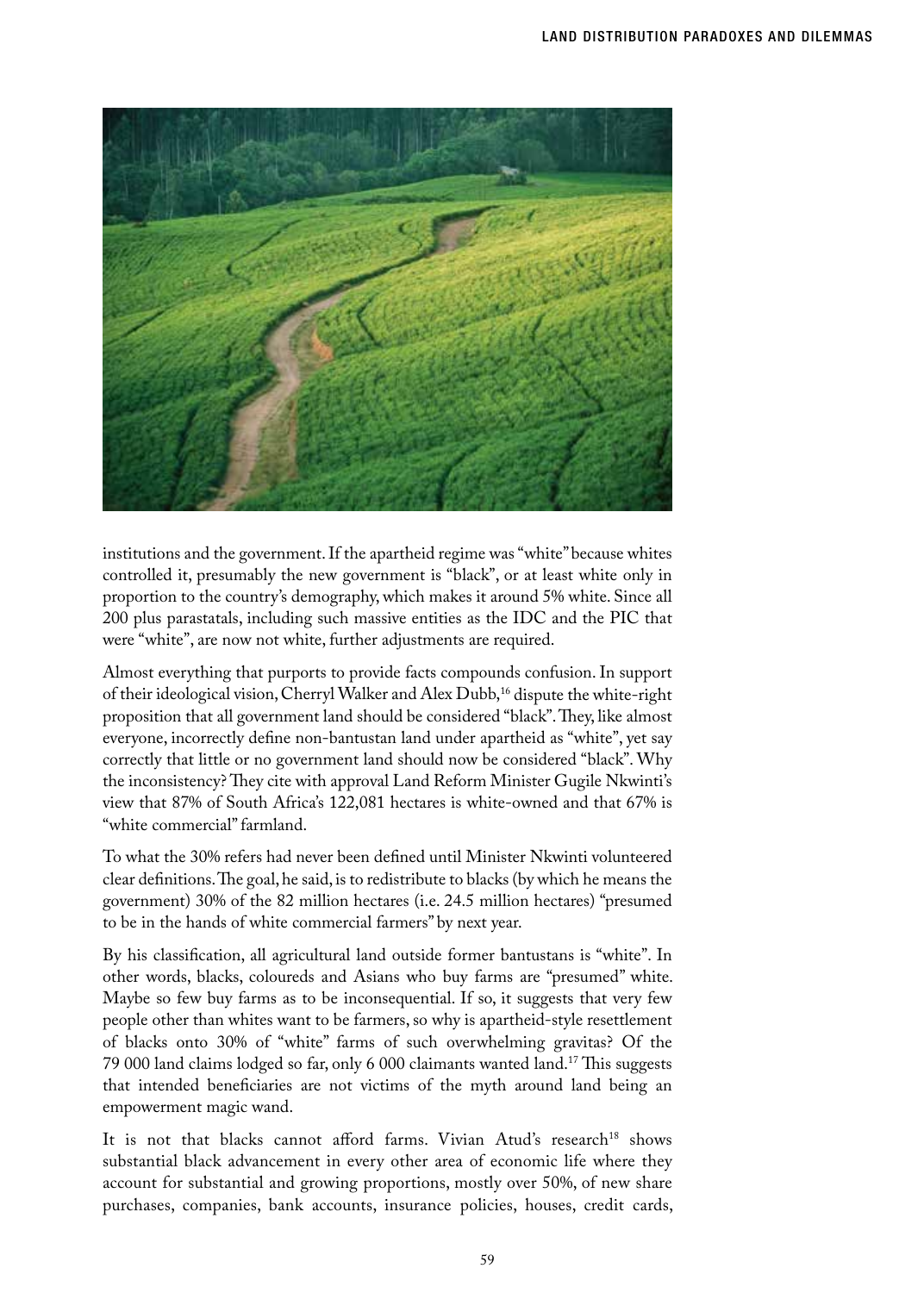

credit agreements, mortgages, vehicles, apparel and the like. What is needed if we are to become a modern economy is fewer people, blacks especially, on "the land" and more people urbanising as residential tenants or owners. Urbanisation is one of the defining features of progress and as such should be supported rather than countermanded by blind faith land ideology.

According to the Minister, 6.7 million hectares has been transferred by the government, as opposed to the market, to blacks, although who precisely owns (in the full sense of the word) "redistributed" land is unknown; maybe unknowable. He says that 90% of blacks who get farms from the government fail and he laments the propensity of black farmers who get redistributed farms (presumably with tradable title) to sell them back to whites.19

*"When government needs to procure land in the public interest, it is perfectly empowered to do so by the Constitution, to identify such land and make an offer."* "Often, we say 30% by 2014, without specifying what we're talking about. That's really [what is causing] the confusion around this," Nkwinti said.20 Here we have one of the few objectively true and unambiguously clear statements about land.

Quite how amorphous the policy has been was explained by former Deputy President, Kgalema Motlanthe. *Times Live* reported him as saying that the percentage attached to the government's plan to

redistribute land to black South Africans was "a mythical figure".<sup>21</sup> So mythical, in fact, that the target of 30% redistribution by 2014 "was still a government goal" despite being "impossible to implement".

"I think", he told the Parliamentary Press gallery "there are difficulties in just scanning the land surface and saying this percentage is in the hands of white South Africans and therefore still needs to be distributed to other South African nationalities."

Accordingly, as reported, "it was not possible to tell which part of the country needed to be distributed to satisfy land hunger. Where do you start? [Do you] drive across the Karoo and say nobody seems to be occupying this land, so we'll get people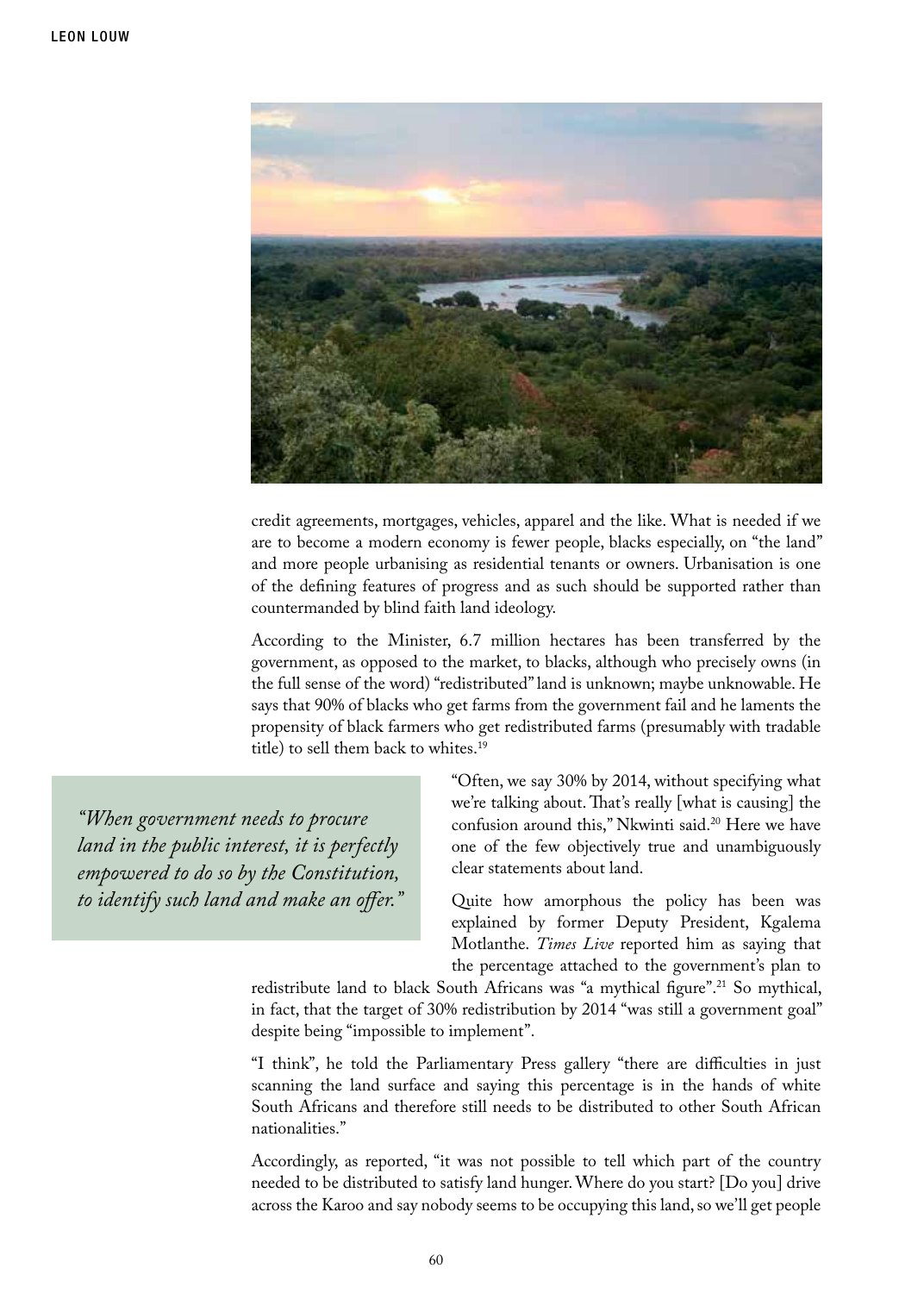to come and reside here or do you go to the gems of this country, the most beautiful panoramic areas and say these people are deserving to enjoy this space?" he asked.

Motlanthe suggested that the government "first identify the purpose for which land was needed, and then procure the piece of land."

He was also mystified by the "furore surrounding the willing buyer, willing seller model."

"When government needs to procure land in the public interest, it is perfectly empowered to do so by the Constitution, to identify such land and make an offer."

Where prices were "inflated by land owners", the government could expropriate and "the aggrieved party will then go to court, and the court of law then places itself at the boots of the willing seller, willing buyer [model] to make a determination." He did not, so it was reported, "understand how it had become a stumbling block."

## **How much land does the government own? How much can it Redistribute?**

In one of its typically informative analyses the South African Institute of Race Relations (SAIRR) debunks the 13% myth.<sup>22</sup> Although this is one of the more accurate analyses there has been, it repeats some of the myths, such as the supposed 13% being blackowned. As noted above, most of what people have in mind belongs to the government, much of it held and administered by chiefs "in trust". The SAIRR asserts that of the "total surface area of 122 million hectares … 31 million hectares or 25% … was in the hands of the State."

*Superfluous state land of most significance is urban land. That is where blacks can and should get land. Agricultural land, on the other hand, can at best be farmed viably, sustainably and commercially by no more than a few thousand blacks.*

This 25% figure has been floating around for decades as the informed guess of experts. It is probably a conservative minimum. It excludes some land that is de facto state land, such as urban "reserved" land. Reserved land is probably the most valuable state land there is. It is seldom considered because it remains registered in the name of private property developers when they have land "proclaimed", some of which happened over 100 years ago.

The 25% estimate first appeared in an official estimate in the 1996 Land Policy Green Paper. It added an estimate that seems never to have been mentioned again, that much of that land is "superfluous" (unutilised and underutilised) and therefore easily redistributed without the need to acquire white land. This raises myth by omission. By far the easiest, cheapest and least conflict-provoking way to bring about land transformation is for the government to redistribute land loot it inherited from the apartheid regime.

The Gutto Report<sup>23</sup> is a classic example of the kind of nonsense that parades as fact. Its estimate, at one point, of the government owning no more than 20% of the land (by area) is based on the absurd fact that "land owned by municipal authorities are (sic) not yet included under 'state land' but is still listed under 'private land'".

It lists only two government departments, the provinces, traditional land and "Coloured Rural" as state land. Everything else is called "private" and everything "private" is in the Report as elsewhere presumed "white". That includes, by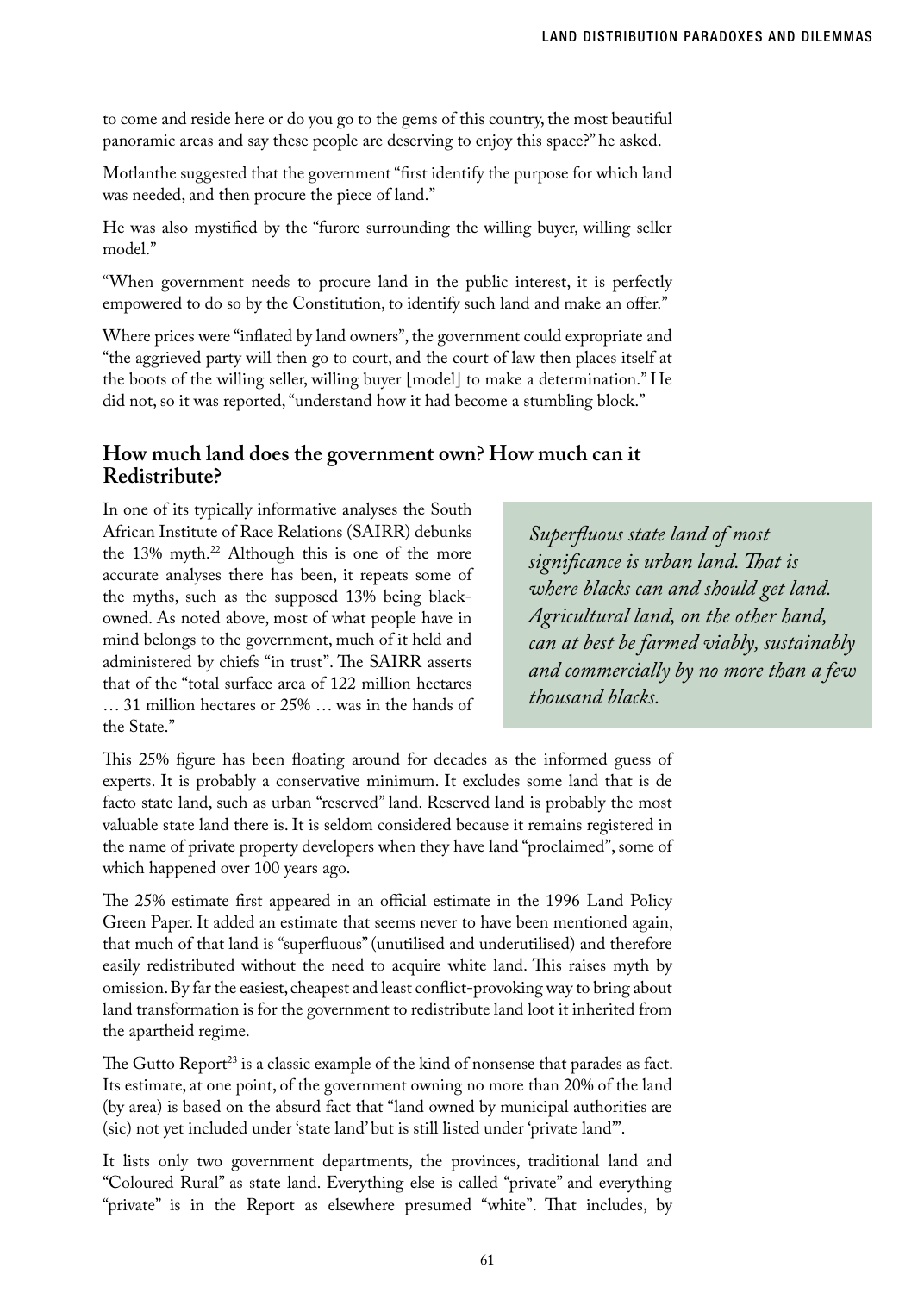implication, other government departments, parastatals, municipalities, and entities not normally considered "private" such as not-for-profit organisations (missions, churches, conservation trusts, etc).

About 30% of farms are in "corporate" ownership. What is the race of "corporations"? Without bothering to check, everyone happily assumes that 100% are 100% "white". This is no trivial matter since, according to the Gutto Report, nearly 80% of farms by value and over a third by area are "corporate" owned.

Later in the Report where the definition of the government is slightly extended, the percentage of state land (by area) creeps up to the more plausible 25%.

*What is meant by "white" and "black" ownership? Does it mean only land registered in the Deeds Registry in the name of a white or black individual? If not, would land cease to be racially classified if registered in the name of a company, cooperative, trust or partnership? How are all population groups classified?* 

Superfluous state land of most significance is urban land. That is where blacks can and should get land. Agricultural land, on the other hand, can at best be farmed viably, sustainably and commercially by no more than a few thousand blacks. Why then is there so much pro-redistribution fervour amongst blacks who will never get any redistributed land, on one hand, and so much anti-redistribution angst amongst whites who will not lose land, on the other? There does not seem to be any rational basis for so much heat and so little light.

#### **How Many Black Beneficiaries?**

There are fewer than 40,000 white commercial farmers. If we make the charitable assumption that everything defined in law as a "farm" is "white" and "commercial" (as opposed to land used for recreational, conservation, tourism and other purposes), if the government redistributes 30% of these farms to blacks, if land is in fact transferred to blacks (as opposed to simply nationalised and occupied by black wards of the state), if every white farmer is replaced by two black farmers, if these black farmers are successful, and if they never sell to white farmers (thereby mangling manicured numbers), there will be about 25,000 black beneficiaries. That is below 1% of black South Africans.

Consider another estimate, the number of blacks who already have other forms of land in "white" areas and traditional areas (residential and arable allotments, and kraals). Many have land in both urban and tribal areas. No one knows how many pieces of land are involved. No systematic effort has been made to produce a reliable estimate. Most of this land is not separately registered in deeds registries. Much is documented in local government and traditional authority registers. The established consensus is that most of those records are hopelessly incomplete.

Informed estimates suggest that the number is between five and ten million pieces of land24. Urban land tends to be more valuable by area than rural land, which means that land already held by blacks is worth many-fold more than all agricultural land in the country.

This means that redistribution by government of land it already has and is already occupied by blacks would constitute by far a bigger land reform by value and by numbers of beneficiaries than Julius Malema dreams of in his wildest fantasies. At the stroke of the statutory pen South Africa could, at virtually no cost, become a nation of land owners.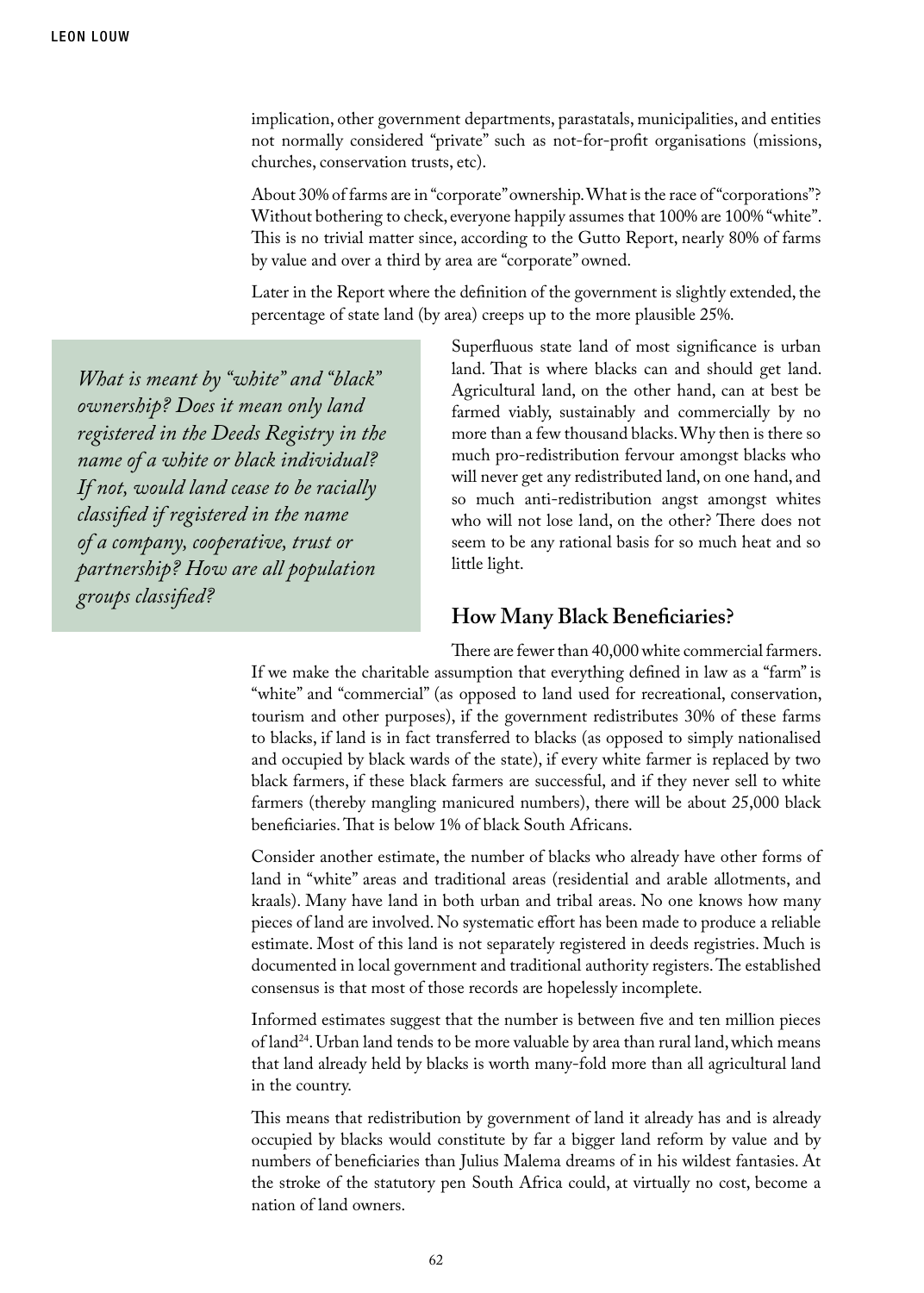But why is it not done? Why is this not what demonstrators and rioters demand? Why is it not the primary promise of any political party that wants votes? And why do most black South Africans still live under apartheid tenure despite repeal of the 1913 Land Act?

### **How to Make an Accurate Assessment of Land Ownership**

An absolute precondition for making an accurate assessment of land ownership in South Africa is to start with coherent definitions. What is meant by "white" and "black" ownership? Does it mean only land registered in the Deeds Registry in the name of a white or black individual? If not, would land cease to be racially classified if registered in the name of a company, cooperative, trust or partnership? How are all population groups classified? What is meant by "private" and "state" ownership?

Once there are coherent definitions, they could be used to make statistically valid estimates. Those estimates should be more concerned about land value and the nature of land than crude land area.

A static analysis and one that ignores market redistribution should be replaced by one that is inclusive and estimates dynamic change along the lines of Vivian Atud's proposed Transformation Index.25

One of the few rigorous analyses was the 1997 White Paper on Land Reform Policy.<sup>26</sup> It repeated most of the erroneous axioms, but did at least produce sensible policy proposals. Perhaps because it is long and dense, it has been largely ignored. It proposed *inter alia* "legally

*Amongst the RDP housing myths is the notion that stupid destitute sellers will become indigent vagrants if they sell or let prematurely. Firstly, for every seller there is a buyer. Buyers demonstrate both the ability to save and invest, and to maintain a home, including paying rates and taxes.* 

enforceable rights to land", a "unitary non-racial system", eliminating "second class systems of tenure developed exclusively for black people", and constitutionally consistent "basic human rights and equality".

One of the few ways to make reasonable estimates of who owns what land is surprisingly straightforward, yet seldom if ever used, namely to establish from local government records who, if anyone pays land rates and taxes. Land that is not taxed can safely be presumed to belong to government or a non-profit organisation, such as a club or religious mission. Land that is rated has, in most cases, a readily classifiable identity.

#### **Why the Pre-emptive Period?**

People living in RDP houses and as tenants in pre-transition apartheid housing, live as they did under apartheid – under a kind of house arrest. A virtually universal assumption prevails to the effect that people who get RDP houses should not be allowed to sell or let them immediately, that they should personally occupy them for a prescribed period. The existing statutory period is an arbitrary eight years. The Department is considering reducing the period to five years and the Democratic Alliance suggests two years.

The interesting question is why they want any period at all. Is it based on logic or emotion? It is hard to believe that someone sitting in an air conditioned office about to drive home in a luxury 4x4 to a mansion in the leafy suburbs knows better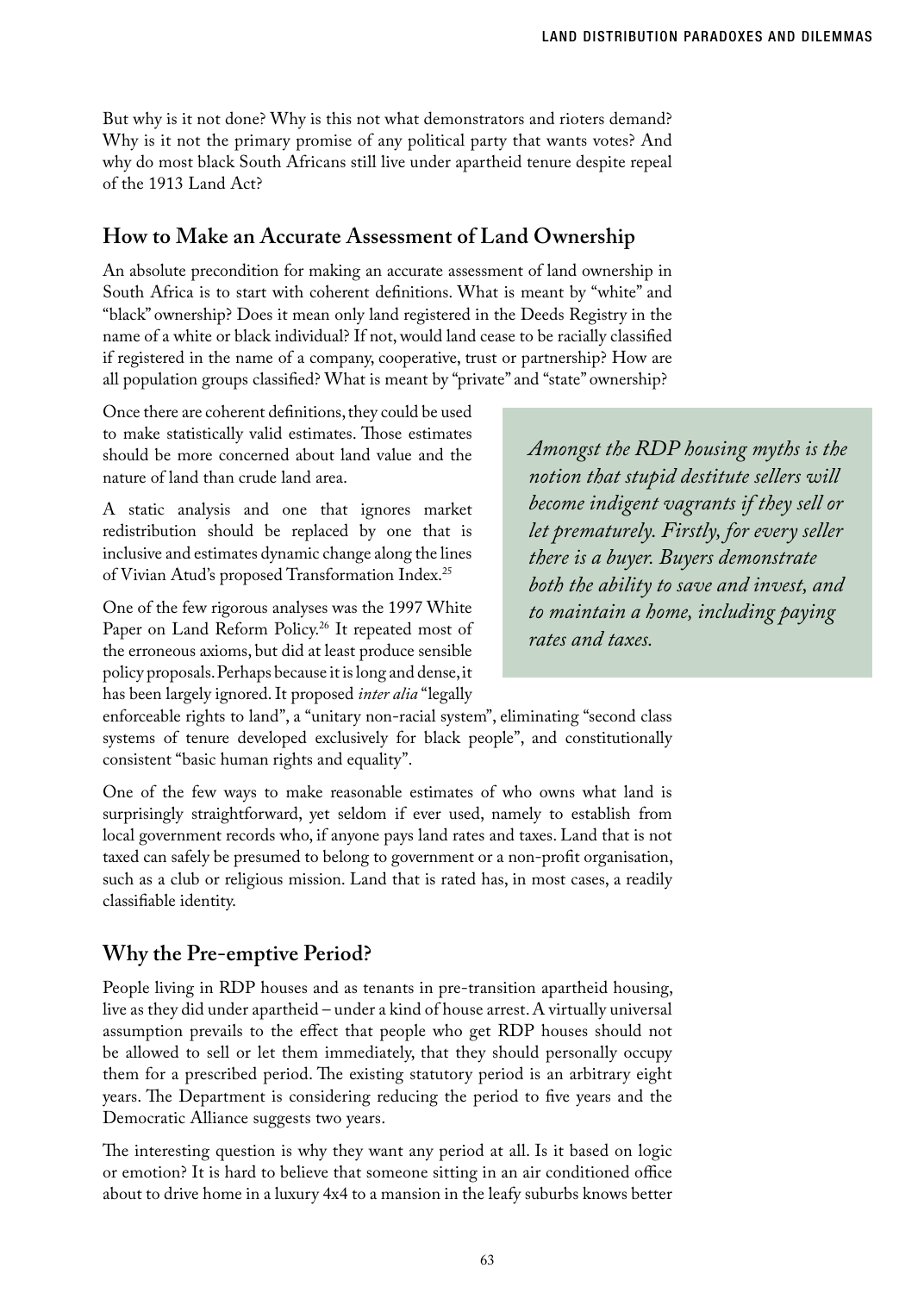

*Housing audits find that up to 90% and seldom below 50% of RDP houses are illegally occupied. All pre-emption achieves is to decimate the benefit of being a beneficiary.*

than someone with detailed knowledge of their unique personal circumstances what is best for them. Amongst the RDP housing myths is the notion that stupid destitute sellers will become indigent vagrants if they sell or let prematurely. Firstly, for every seller there is a buyer. Buyers demonstrate both the ability to save and invest, and to maintain a home, including paying rates and taxes.

Secondly, sellers will get far less for their house than

they would were it freely tradable. Since they may not give buyers lawful title, and since buyers live under a permanent sword of Damocles whereby they will be evicted without compensation if caught, "black market" prices tend to start at around one tenth of what free market prices would be, and then rise as the statutory period approaches. This means that the value of houses to beneficiaries and the country as a whole is destroyed.

Thirdly, no one knows why beneficiaries sell. They have a kaleidoscope of complex motives almost all of which people who bother to acquaint themselves with the unique circumstances of each case will agree, are rational.

Fourthly, the reality is that people do not accept pre-emptive house arrest. Housing audits find that up to 90% and seldom below 50% of RDP houses are illegally occupied. All pre-emption achieves is to decimate the benefit of being a beneficiary.